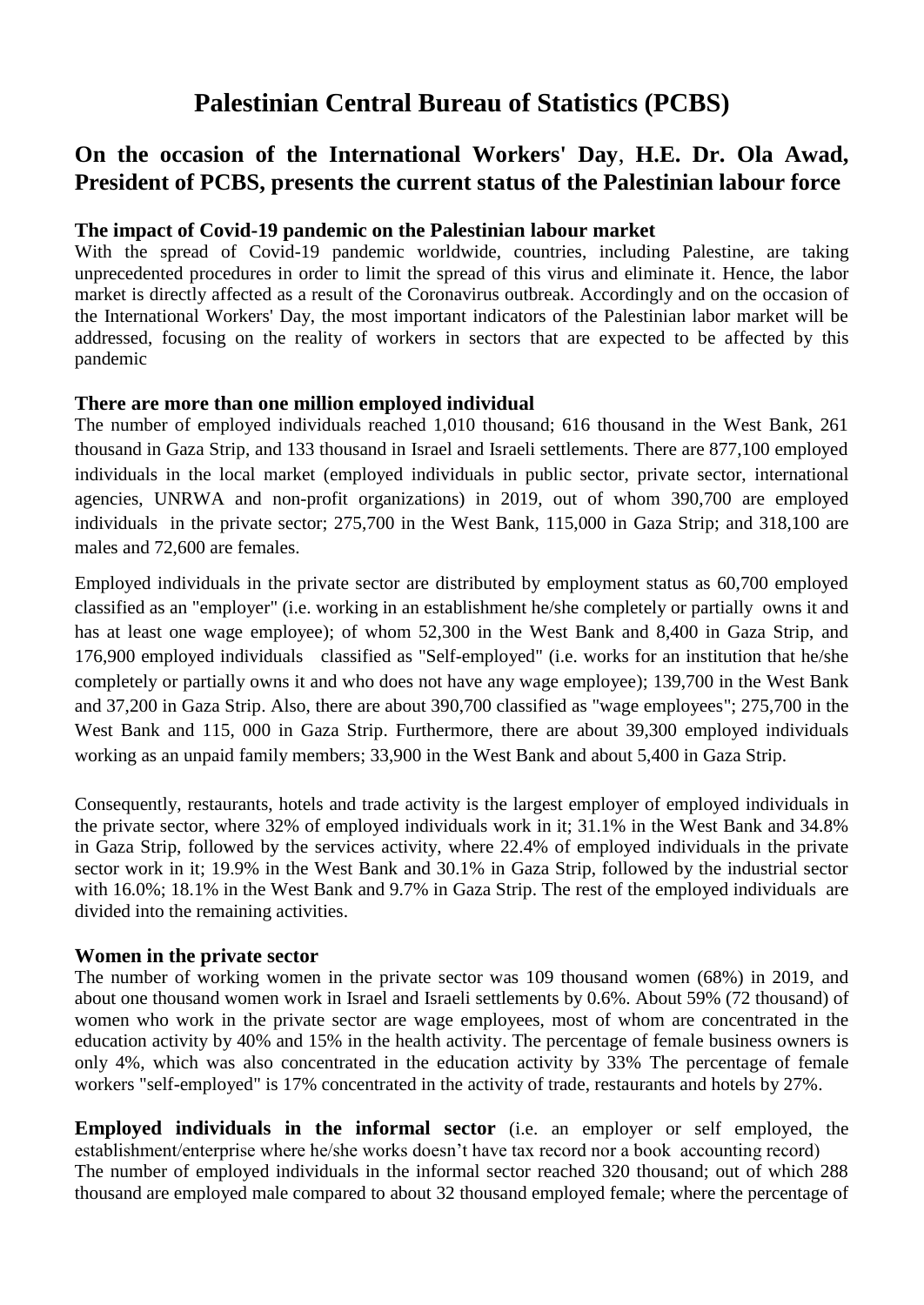the employed individuals in this sector comprised about 32% of the total employed individuals in Palestine, with an average daily wage of (NIS 85).

**Employed individuals as informal employment** in Palestine (those employed individuals in the informal sector in addition to wage employees who don't receive any of the labour market rights whether it was retirement/end-of-service gratuity, a paid annual leave, nor paid sick leave) reached about 57% of the total employed individuals; out of which 61% are males and 38% are females (59% in the West Bank and 51% in Gaza Strip).

There are about 487,000 people suffering from underutilization (including unemployment and time related underemployment and potential labour force); about 33% in 2019. This number includes about 344,000 unemployed and about 73,000 discouraged job seekers, and about 20 thousand of time related underemployment; meaning that they work less than 35 hours per week and seek to increase their working hours.

#### **One fourth of wage employees in the private sector work in technical and specialized occupations**

About 27% of wage employees in the private sector work as professionals or technicians in Palestine; with a percentage of 17% for males and 71% for females. In addition, 18% of wage employees in Palestine work in craft and related trade worker; 22% for males and 1% for females.

The services activity is the largest employer of wage employees in the private sector, where the percentage of employees in it reached 28.8%; 75.1% for females and 18.2% for males. Followed by the activity of restaurants, hotels and trade where percentage of employees reached 27.9%; 31.4% for males and 12.2 % for females. Followed by industry activity with 17.6%; 19.8% for males and 7.8% for females. The rest of the wage employees work in construction, agriculture, transportation and storage activities.

#### **Low average of real wages in the private sector**

The average daily real wage (base year= 2010) in the private sector was about (NIS 86) in Palestine; about (NIS 43) in Gaza Strip and about (NIS 102) in the West Bank (wage employee in Israel and Israeli settlements are excluded).

Construction activity in the private sector recorded the highest average daily real wage of about (NIS 112) in the West Bank and (NIS 40) in Gaza Strip, followed by the services activity with (NIS 115) in the West Bank and (NIS 73) in Gaza Strip. While the agriculture activity recorded the lowest average daily wage at (NIS 75) in the West Bank and (NIS 21) in Gaza Strip.



### **Average Real Wage in NIS for Wage Employees in the Private Sector by Region, 2015-2019**